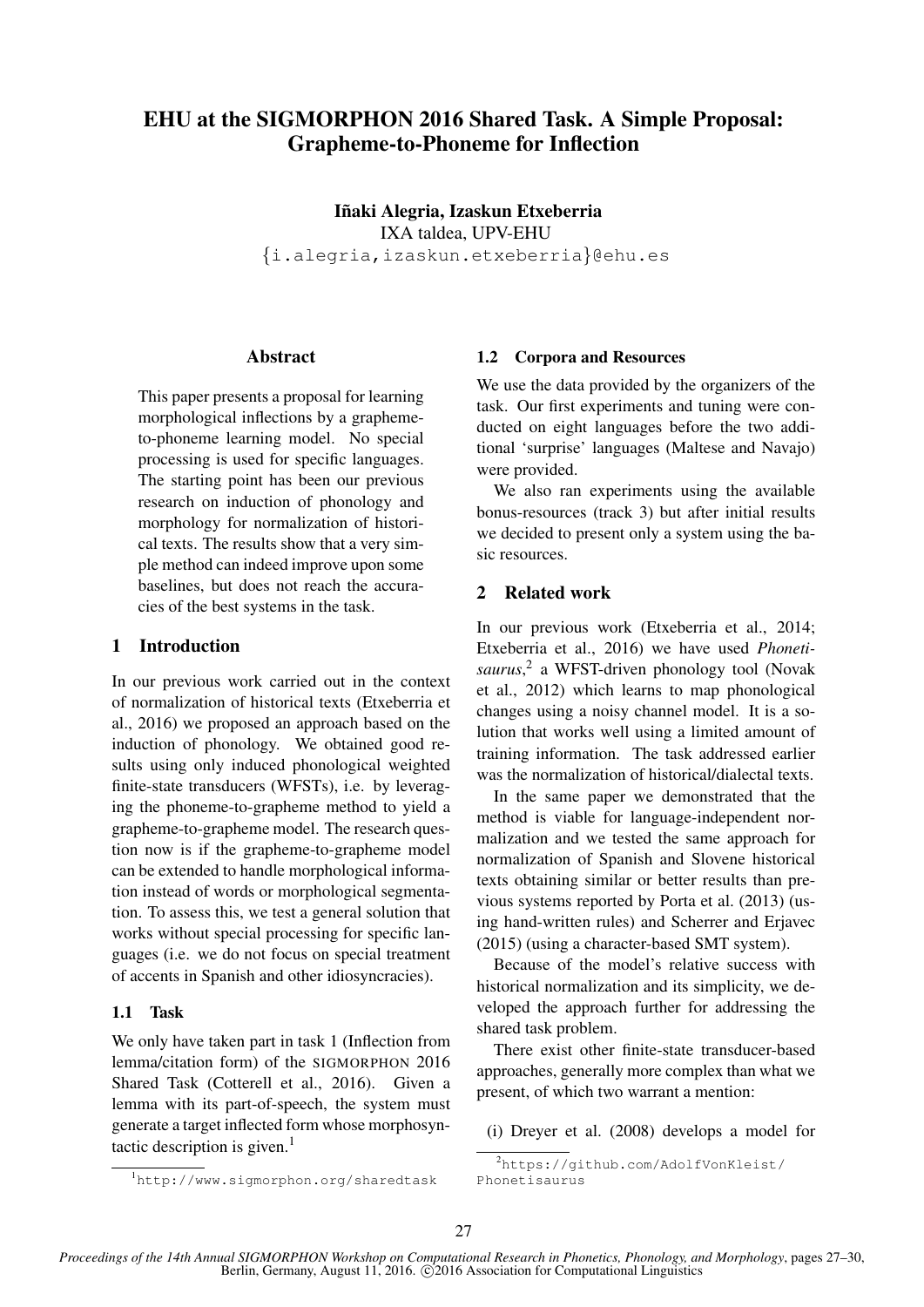string-to-string transduction where results are improved using latent-variables.

(ii) Cotterell et al. (2015) models word-forms using latent underlying morphs and phonology. The system includes finite-state technology (in the form of WFSA and PFSTs) in two of the three steps: concatenation, phonology, and phonetics.

## 3 Experiments and Evaluation

## 3.1 Basic Method

We used *Phonetisaurus* to train a WFST-system that learns the changes that occur when going from the citation form to another form. This tool—while not specifically limited to such uses is widely used for rapid development of highquality grapheme-to-phoneme (g2p) converters. It is open-source, easy-to-use, and authors report promising results (Novak et al., 2012).

*Phonetisaurus* uses joint n-gram models and it is based on OpenFST, which learns a mapping of phonological changes using a noisy channel model. The application of the tool includes three major steps:

- 1. Sequence alignment. The alignment algorithm is based on the algorithm proposed in Jiampojamarn et al. (2007) and includes some minor modifications to it.
- 2. Model training. An  $n$ -gram language model is trained using the aligned data and then converted into a WFST. For producing the language model, we used the Language Model training toolkit *NGramLibrary* for our experiments, although several alternative similar tools exist that all cooperate with *Phonetisaurus*: *mitlm, NGramLibrary,* SRILM*,* SRILM *MaxEnt extension, CMU-Cambridge SLM*.
- 3. Decoding. The default decoder used in the WFST-based approach finds the best hypothesis for the input words given the WFST obtained in the previous step. It is also possible to extract a k-best list of output hypotheses for each word.

The alignment algorithm is capable of learning many-to-many relationships and includes three modifications to the basic toolkit: (a) a constraint

is imposed such that only many-to-one and one-tomany alignments are considered during training; (b) during initialization, a joint alignment lattice is constructed for each input entry, and any unconnected arcs are deleted; $3$  (c) all transitions, including those that model deletions and insertions, are initialized with and constrained to maintaining a non-zero weight.

As the results obtained with this tool were the best ones in our previous scenario, we decided to employ it for this task. Concretely, we have used *Phonetisaurus* to learn a WFST which can translate simplified morphological expressions to words to solve the inflection task. Once the transducer is trained, it can be used to generate correspondences for previously unseen morphological representations and their corresponding wordforms.

#### 3.2 Testing the models

Using the development section for tuning we experimented with different variations in our approach in order to tune a good model for the problem.

First, we compacted the morphological information in a tag (which we consider a pseudomorpheme) by concatenating the first letter in the category with a consecutive number. For example, the first lines in the training corpus for German

| aalen pos= $V, \ldots$ per= $1,\text{num}=PL$     | aalen   |
|---------------------------------------------------|---------|
| aalen pos= $V, \ldots$ per=3, num= $PL$           | aalen   |
| aalen pos= $V, \ldots$ per= $2,\text{num}$ = $SG$ | aaltest |
| aalen pos= $V, \ldots$ per=3, num= $SG$           | aalte   |
| aalen pos=V,tense=PRS                             | aalend  |

are converted into:

| aalen V0 | aalen   |
|----------|---------|
| aalen V1 | aalen   |
| aalen V2 | aaltest |
| aalen V3 | aalte   |
| aalen V4 | aalend  |

Using this information three experiments were carried out where the morphosyntactic information was

- treated as a suffix.
- treated as a suffix and as a prefix.
- treated as a suffix, as an infix in the center of the lemma, and as a prefix.

 $3$ The topology of the WFST is assigned by the tool and the model is rather large (standard parameters are used: from 1-gram to 7-gram).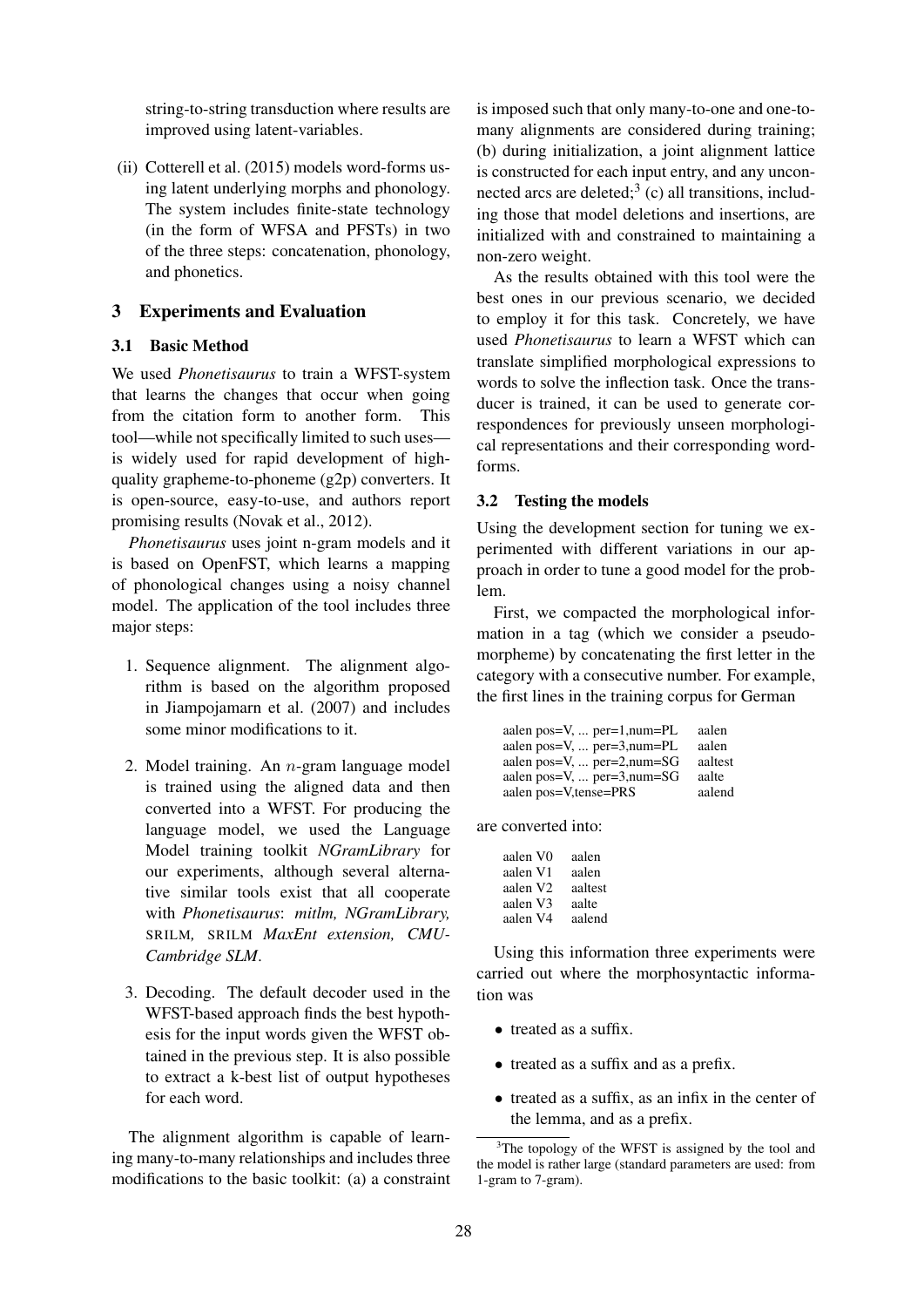The strongest results were obtained using the second model for all languages except Finnish, which yielded the best results using only a suffixbased representation.

To illustrate the encoding, below are the first few entries in the development corpus for German:

| $N96+Aak+N96$             | $\longrightarrow$ | Aak                  |
|---------------------------|-------------------|----------------------|
| $V87 + a$ alen $+ V87$    | $\longrightarrow$ | geaalt               |
| $V79 + aasen + V79$       | $\longrightarrow$ | aaste                |
| $V1+ab$ andonnieren $+V1$ | $\longrightarrow$ | <i>abandonnieren</i> |
| A40+abchasisch+A40        | $\longrightarrow$ | abchasischerem       |
|                           |                   |                      |

In a second step we built different WFSTs depending on the category, but this yielded no improvement. As an alternative, we decided to test if putting only the category information in the prefix (i.e. one character) could help in the task. This produced an improvement only for Finnish.

As a third step we tested the possibility of optimizing the size and the content of the tag (the pseudo-morpheme), attempting to match its length with the length of the corresponding morpheme, as in the following example for German encodings:

| N+Aak+N96              | $\longrightarrow$ | Aak                  |
|------------------------|-------------------|----------------------|
| $V87 + a$ alen $+ V87$ | $\longrightarrow$ | geaalt               |
| $V+aasen+V79$          | $\longrightarrow$ | aaste                |
| V+abandonnieren+V1     | $\longrightarrow$ | <i>abandonnieren</i> |
| A+abchasisch+A4000     | $\longrightarrow$ | abchasischerem       |
|                        |                   |                      |

This strategy produced no solid improvement in our preliminary experiments.

#### 3.3 Evaluation

We have measured the quality using the metrics and the script provided by the organizers; the baseline figures also originate with the organizers.

In all the languages whole tags were injected as prefixes and suffixes, with the exception of Finnish, where in the prefix tag position only the first character is included. For example, for the wordform *aakkostot* 'alphabets' *N+aakkosto+N9* is used instead of *N9+aakkosto+N9*.

For the submitted final test we retrained the transducer adding the development section to the training corpus. As can be seen in table 1, a slight improvement was obtained (0.43% on average).

#### 4 Using external information

Trying to take advantage of bonus resources, we used a word list for Spanish, German and Russian available with the *FreeLing* package (Carreras et al., 2004) as a 1-gram language-model of words.

| Language  | <b>Baseline</b> | Dev   | <b>Test</b> |
|-----------|-----------------|-------|-------------|
| Arabic    | 69.40           | 67.53 | 64.68       |
| Finnish   | 69.80           | 86.86 | 83.72       |
| Georgian  | 91.60           | 87.04 | 83.11       |
| German    | 89.90           | 91.61 | 89.86       |
| Hungarian | 74.10           | 91.04 | 85.39       |
| Maltese   | 36.56           | 61.89 | 64.80       |
| Navajo    | 70.30           | 93.53 | 56.33       |
| Russian   | 90.20           | 86.74 | 86.58       |
| Spanish   | 95.49           | 90.98 | 91.35       |
| Turkish   | 59.20           | 90.36 | 90.84       |
| Mean      |                 | 84.76 | 79.67       |

Table 1: Results on the test corpus using 1-best accuracy for evaluation.

Since it is possible to produce multiple outputs from the WFST we train, we also experimented with an approach where the WFST would return several ranked candidates (3, 5, and 10), and selecting the first one found in the word list. If none of the candidates appeared in the list, the first proposal was used.

Using this strategy the results for Spanish improved slightly (by 2%), while the results for German improved slightly less (by 0.2%), and the Russian results worsened (by -0.7%).

|         |       | Language Basic Filtering 3 Filtering 5 |       |
|---------|-------|----------------------------------------|-------|
| German  | 91.61 | 91.80                                  | 91.73 |
| Russian | 86.74 | 86.05                                  | 84.73 |
| Spanish | 90.98 | 92.86                                  | 92.86 |

Table 2: Accuracy when using a word list for filtering the proposals from the WFST. The first column shows the results without any external resources used; in the second column a word list has been used for filtering the top 3 proposals and in the third column for filtering with the top 5 proposals.

Since *FreeLing* is known to produce the highestquality output for Spanish, we may assume that the results reflect the relative quality of the resources in that package.

Due to this limited improvement, we decided to present only the basic system for track 1.

# 5 Conclusions and future work

Previous work on lexical normalization on historical and dialectal texts has been extended and ap